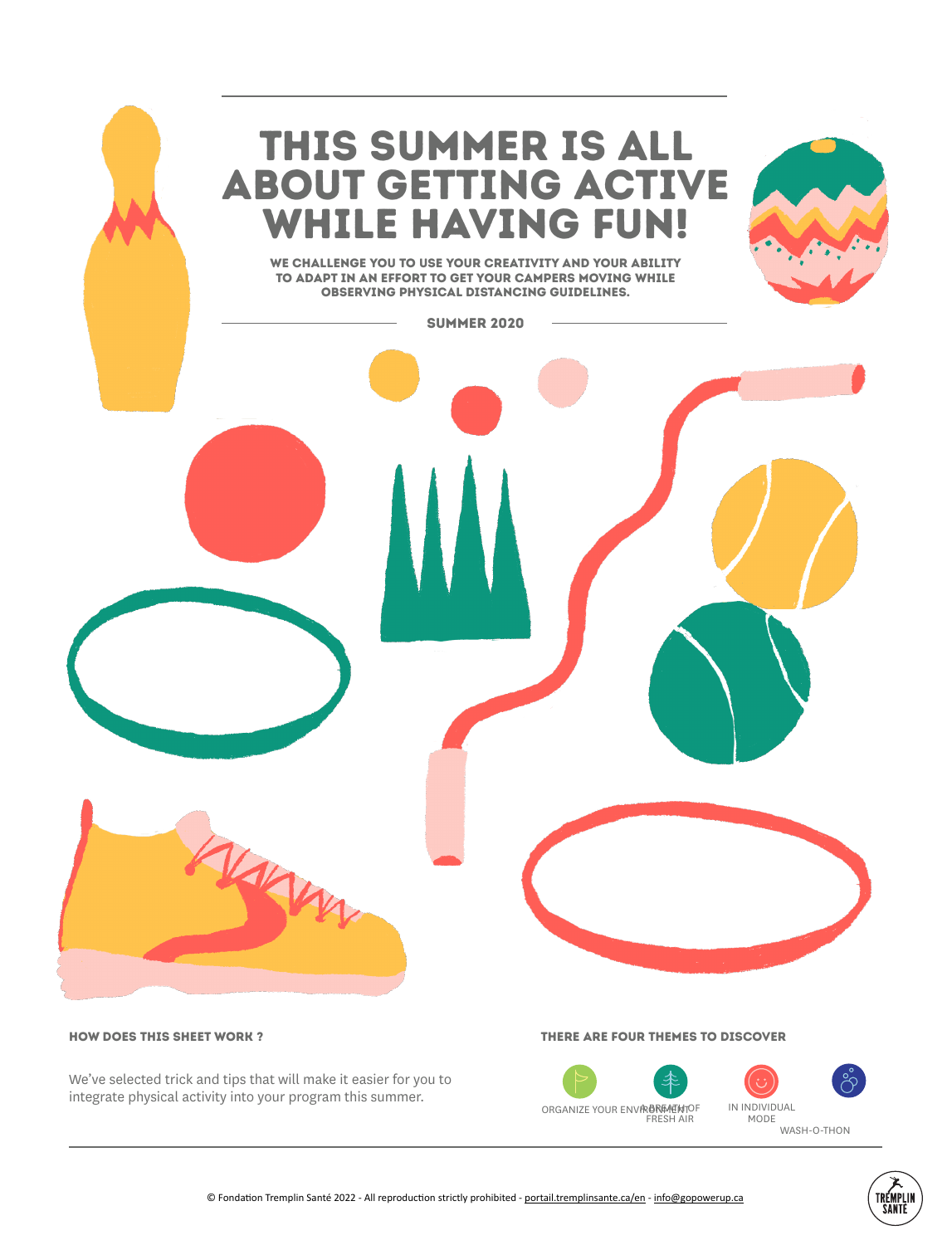

# organize your environment

**This summer, provide visual markers to help your campers keep their distance all day long.**

#### **The following tricks may be useful**

Ask your campers to do the helicopter. Have them extend their arms to the sides and turn in place without touching anyone.

Use the material at your disposal to show your campers where to place themselves (cones, hoops, chalk outlines, stickers, etc.).

In order to ensure that your campers don't move from side to side, invite them to follow the chalk lines that you draw on the ground beforehand.

Invite your campers to follow one another in a single file while keeping their distance, and ask them to choose how the group should move (ex. like a monkey or a bear, along the wall, etc.).

If you're holding a race, use chalk or cones to mark off individual corridors for each camper.

# a breath of fresh air

**This summer, hold your activities outdoors. Now's the time to explore your environment and tap into the potential of everything around you.**

## **Explore the different surfaces at your disposal.**

If your camp has a hill, use it in your activities to ramp up the intensity. Vary your courses by adding downhill rolling.

Rethink the use of asphalt surfaces. Take the opportunity to practice skateboarding, scootering and rollerblading. But first make sure your camp allows it. An asphalt surface is also the perfect place to play hopscotch.

The walls are your allies. Use them to play ball games.

Are you holding an activity that involves lots of jumping? Find a grassy surface that cushions the activity space for greater safety.

### **Transform nature into an accessory for games:**

Hold a "colours of nature" treasure hunt. Ask your campers to find natural elements in different colours (ex. brown = twigs, green = leaves, brown = tree trunk, etc.).

Create a nature-inspired obstacle course. Walk along a tree trunk, jump over rocks, crawl beneath a fir tree, etc.

Use what's available to you in your activities, and make it your material (ex. rocks for hopscotch).

For further ideas, see the tools featured in Vifa Magazine.

# Rain or shine, get active!

Don't forget that any opportunity to get active with your campers is a good one.

It's raining → Use puddles as obstacles to jump over.

It's very hot outside  $\rightarrow$  Hold an activity on the theme of hydration. Need inspiration? Participate in the Fondation Tremplin-Santé's **Tchin-tchin Challenge in my camp**.





1

2

TIP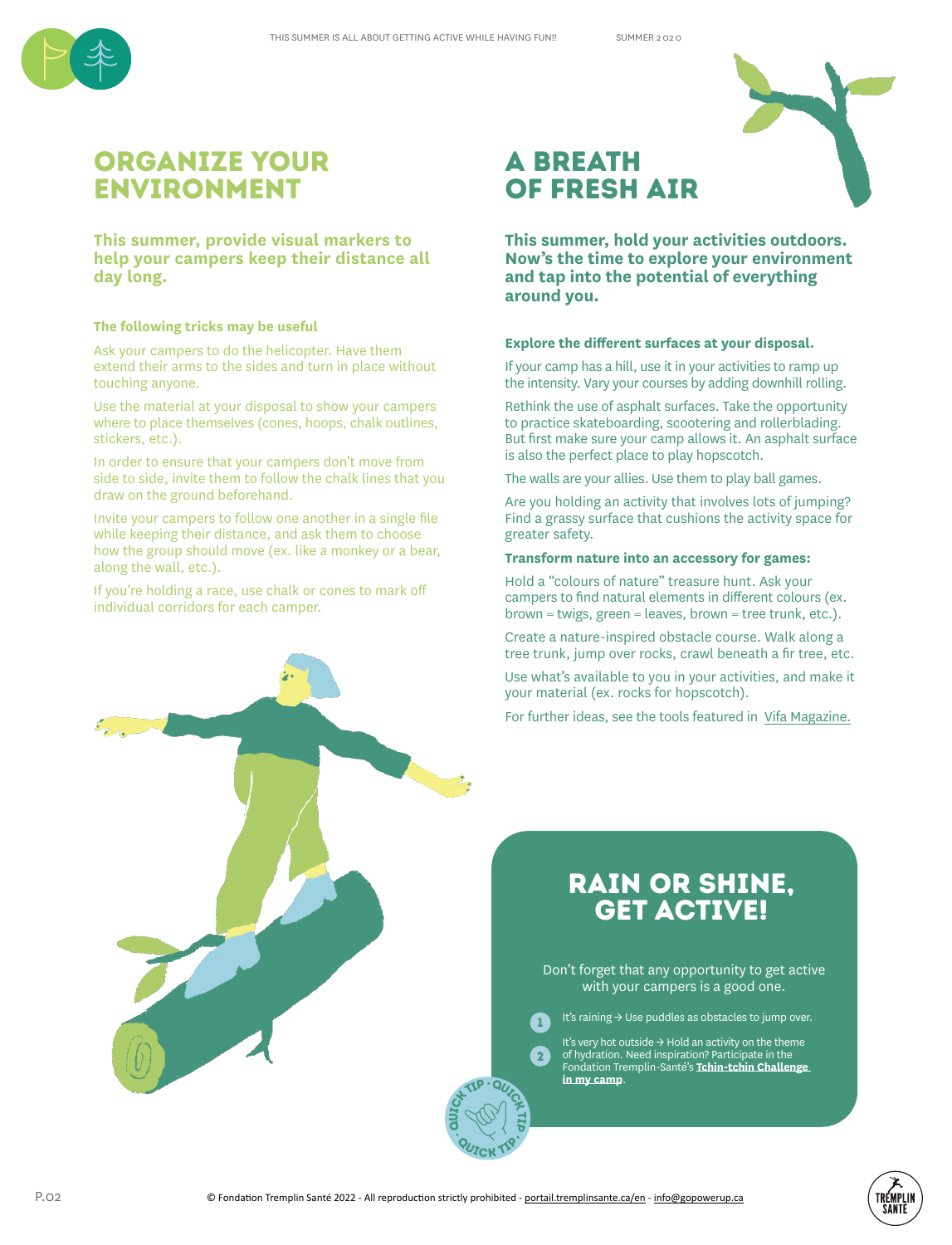

# IN individual mode

**In order to avoid physical contact, favour activities that require little or no material, or materials that can be used individually, thus allowing campers to keep their distance.**

# **Hold races.**

- **Colour race** Green = Go, Red = Stop, Yellow = Slow down
- **Animal race** move like an animal
- **Penguin race** knees together
- **Loopty Loop race** use chalk to draw loops on the ground

**Favour games that can be played in place, while observing physical distancing guidelines:**

- **Active orchestra conductor**
- **The last movement** Tiktok : #lastdancechallenge
- **Highs and lows** In a circle, the counselor calls out a number followed by "high" or "low." If the counselor says "five low," five campers have to crouch down. The goal is to have the correct number of campers standing
	- or crouching **• Simon says**
- **Statue dance**
- **Yoga**

**Play giant games that allow you to keep your distance:**

- **Giant rock-paper-scissors**
- **Giant tic-tac-toe**
- **Giant snakes and ladders**
- **Create a giant labyrinth**

# For inspiration, see the website entitled **Boks Kids**.

# No hands!

# **Avoid high-fiving this summer.**

Use your creativity with the campers and come up with new ways to encourage one another while maintaining the required distance (ex. high five in the air, a dance to encourage the other team, etc.).

> TRÉMPLII **SANTI**

QUICKTIP